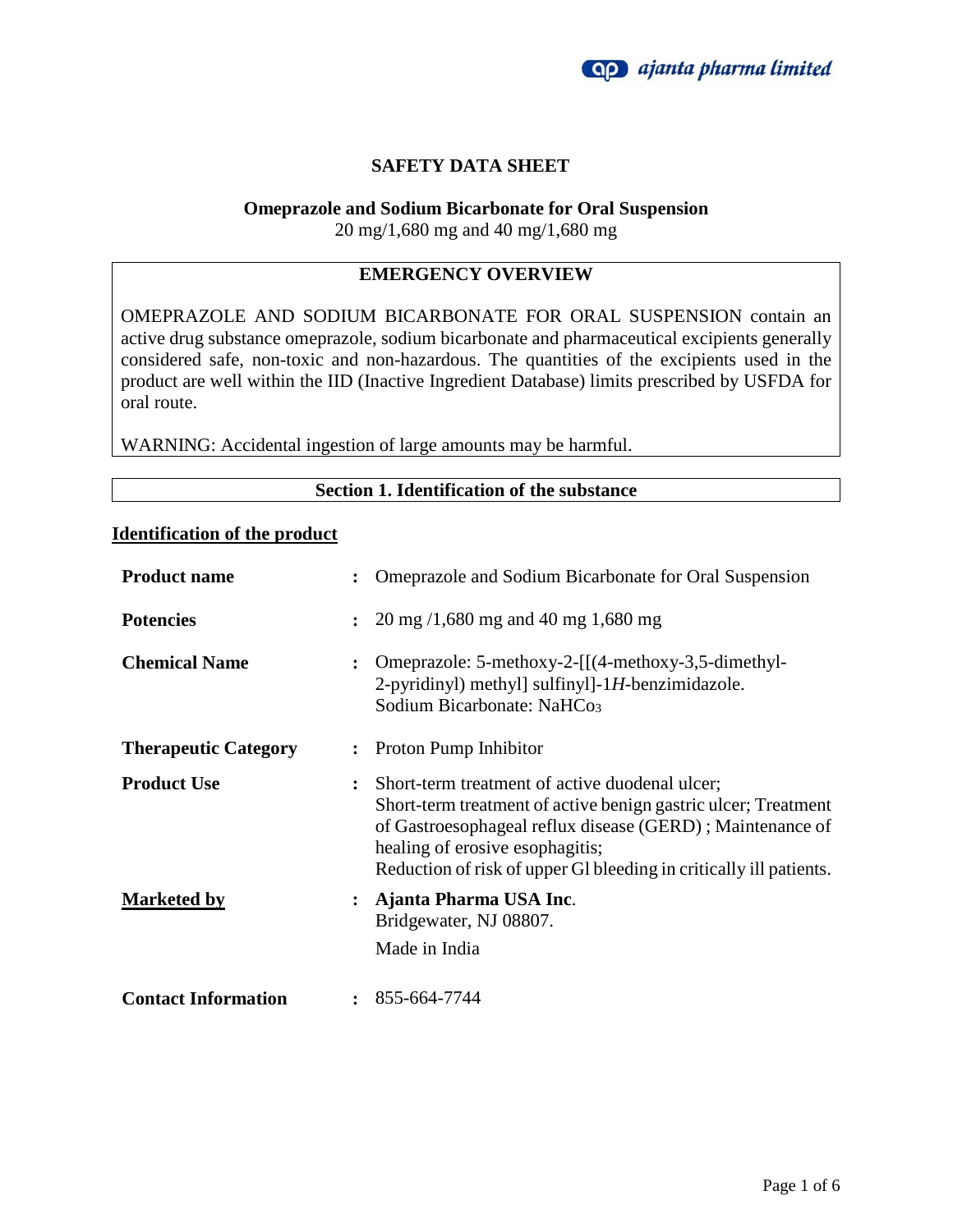

# **Section 2. Health hazards information**

| <b>Potential Health Effects</b> | $\ddot{\phantom{a}}$ | Inhalation: Not expected to be hazardous in final           |
|---------------------------------|----------------------|-------------------------------------------------------------|
|                                 |                      | pharmaceutical form. During manufacturing process dust      |
|                                 |                      | may generate which may cause respiratory irritation.        |
|                                 |                      | Eye Contact: Not expected to be hazardous in final          |
|                                 |                      | pharmaceutical form. During manufacturing process dust      |
|                                 |                      | may generate which may cause eye irritation. Prolonged      |
|                                 |                      | eye exposure may include redness, pain, and tearing.        |
|                                 |                      | <b>Skin Contact:</b> Not expected to be hazardous in final  |
|                                 |                      | pharmaceutical form. During manufacturing process dust      |
|                                 |                      | may generate which may cause skin irritation. Prolonged     |
|                                 |                      | skin contact can result in dermatitis.                      |
|                                 |                      | <b>Ingestion:</b> Health injuries are not known or expected |
|                                 |                      | under normal use. Exposures above clinical dosage could     |
|                                 |                      | result in adverse effects. Minor occupational exposures     |
|                                 |                      | are not expected to be harmful.                             |
| <b>Effects of Overexposure</b>  | $\ddot{\cdot}$       | The potential for exposure is reduced in finished           |
|                                 |                      | pharmaceutical dosage form.                                 |

| <b>Components</b>           | <b>Exposure Limit</b> | CAS No.      |
|-----------------------------|-----------------------|--------------|
| <b>Active ingredient</b>    |                       |              |
| Omeprazole                  | Not Available         | 73590-58-6   |
| Sodium Bicarbonate          | Not Available         | 144-55-8     |
| <b>Inactive ingredients</b> |                       |              |
| Xylitol                     | $10 \text{ mg/m}^3$   | 87-99-00     |
| Sucralose                   | $10 \text{ mg}/111^3$ | 56038-1      |
| Xanthan gum                 | 15 mg/m <sup>3</sup>  | 11138-66-2   |
| Colloidal silicon dioxide   | $2 \text{ mg/m}^3$    | 7631-86-9    |
| <b>Flavorings</b>           |                       | Not assigned |
|                             |                       |              |

**Section 3. Composition / information on ingredients**

## **Section 4. First aid measures**

This product in the final dosage form (Powder for Oral suspension) does not pose a problem of exposure to active moieties, and does not cause inhalation, skin and eye irritation problem. The lose powder exposure hazards are during the manufacturing process.

| <b>Inhalation</b>   | : If breathing is difficult, remove to fresh air and keep at<br>rest in a position comfortable for breathing. Call a<br>physician if symptoms persist.                  |
|---------------------|-------------------------------------------------------------------------------------------------------------------------------------------------------------------------|
| <b>Skin Contact</b> | : Rinse skin with water. Remove exposed or contaminated<br>clothing, taking care not to contaminate eyes. Get medical<br>attention if initiation develops and persists. |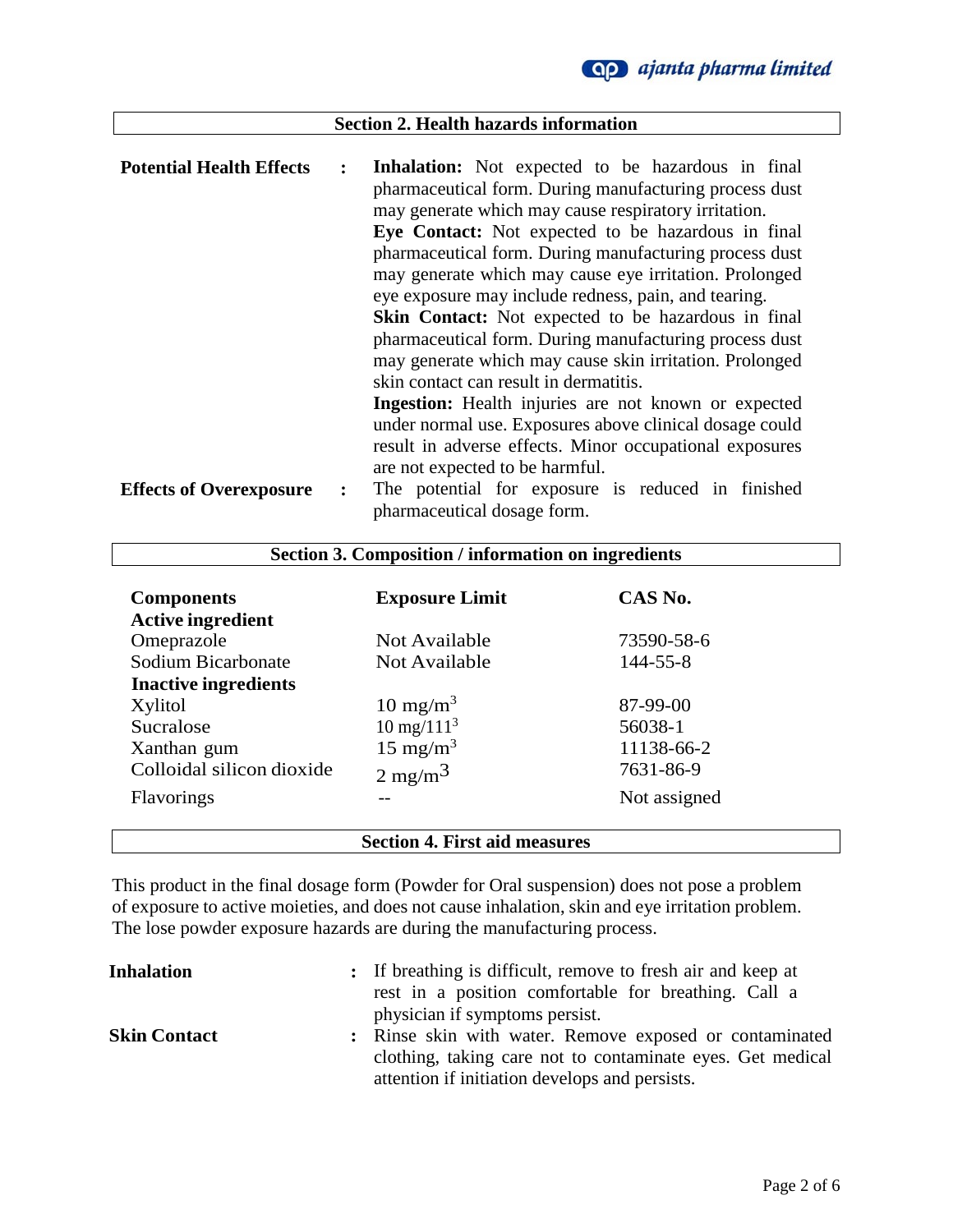| <b>Eye Contact</b>                                                             | If the powder enters the eyes, wash victim's eyes under gently<br>$\ddot{\cdot}$<br>running water. Use sufficient force to keep eyelids open, have<br>victim "roll" eyes and flush for at least 15 minutes. Get<br>medical attention if irritation develop and persists.                                                                                                                                                                                                                                                                                                                                     |
|--------------------------------------------------------------------------------|--------------------------------------------------------------------------------------------------------------------------------------------------------------------------------------------------------------------------------------------------------------------------------------------------------------------------------------------------------------------------------------------------------------------------------------------------------------------------------------------------------------------------------------------------------------------------------------------------------------|
| <b>Ingestion</b>                                                               | If large quantities of this product are swallowed, call<br>physician or poison control centre for most current<br>information. Do not induce vomiting, unless directed by<br>medical personnel. Have victim rinse mouth with water, if<br>conscious. Never induce vomiting or give a diluent (e.g.,<br>water) to someone who is unconscious, having convulsions,<br>or unable to swallow. If contaminated individual is<br>convulsing, maintain an open airway and obtain immediate<br>medical attention.                                                                                                    |
| <b>Medical Treatment</b>                                                       | Treat according to locally accepted protocols. For additional<br>guidance, refer to the current prescribing information or to the<br>local poison control information center. Protect the patient's<br>airway and support ventilation and perfusion. Meticulously<br>monitor and maintain, within acceptable limits, the patient's<br>vital signs, blood gases, serum electrolytes, etc.                                                                                                                                                                                                                     |
| Over dosage                                                                    | Manifestations were variable, but included confusion,<br>drowsiness, blurred vision, tachycardia, nausea, vomiting,<br>diaphoresis, flushing, headache, dry mouth, and other adverse<br>reactions similar to those seen in normal clinical experience.<br>Symptoms were transient, and no serious clinical outcome has<br>been reported when omeprazole was taken alone. No specific<br>antidote for omeprazole overdosage is known. Omeprazole is<br>extensively protein bound and is, therefore, not readily<br>dialyzable. In the event of overdosage, treatment should be<br>symptomatic and supportive. |
|                                                                                | <b>Section 5. Fire-fighting measures</b>                                                                                                                                                                                                                                                                                                                                                                                                                                                                                                                                                                     |
| <b>Flash Point</b><br><b>Extinguishing Media</b>                               | Not Available<br>Water spray, dry chemical, carbon dioxide or foam as                                                                                                                                                                                                                                                                                                                                                                                                                                                                                                                                        |
| <b>Special Fire Fighting</b><br><b>Procedures</b>                              | appropriate for surrounding fire and material.<br>For single units (packages): No special requirements needed.<br>For larger amounts (multiple packages) of product: Incipient<br>fire responders should wear eye protection. Structural<br>firefighters must wear self-contained breathing apparatus and<br>full protective equipment. Move containers from fire area if<br>it can be done without risk to personnel. If possible, prevent<br>runoff water from entering storm drains, bodies of water, or<br>other environmentally sensitive area.                                                         |
| <b>General Fire</b><br><b>Hazards/Hazardous</b><br><b>Combustible Products</b> | Hazardous combustion or decomposition products are<br>$\ddot{\cdot}$<br>expected when the product is exposed to fire.                                                                                                                                                                                                                                                                                                                                                                                                                                                                                        |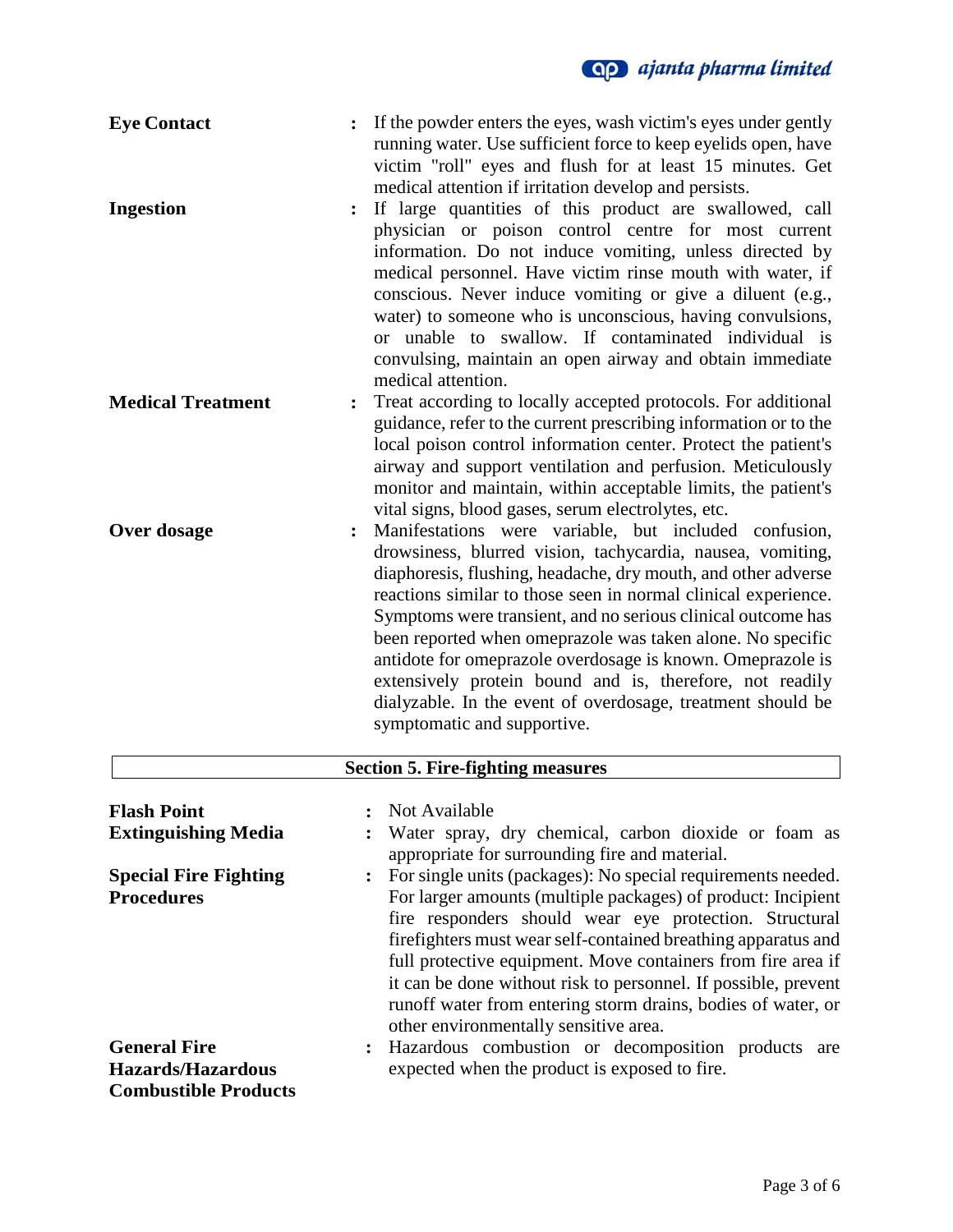

| <b>Section 6. Accidental release measures</b>                                              |                                                                                                                                                                                                                                                                                                                                                                                                                                                                        |
|--------------------------------------------------------------------------------------------|------------------------------------------------------------------------------------------------------------------------------------------------------------------------------------------------------------------------------------------------------------------------------------------------------------------------------------------------------------------------------------------------------------------------------------------------------------------------|
| <b>Personal Precautions</b><br><b>Environmental Precautions</b><br><b>Clean-up Methods</b> | For consumer use, no unusual precautions are necessary. In<br>$\ddot{\cdot}$<br>laboratory, medical or industrial setting wear protective<br>clothing and equipment such as shoe covering, hood and<br>head coverings may be necessary.<br>For large spills, take precautions to prevent entry into<br>$\ddot{\cdot}$<br>waterways sewers, or surface drainage systems.<br>Collect and place it in a suitable, properly labeled container<br>for recovery or disposal. |
|                                                                                            | <b>Section 7. Handling and storage</b>                                                                                                                                                                                                                                                                                                                                                                                                                                 |
| <b>Handling</b>                                                                            | No special control measures required for the normal handling<br>of this product. Normal room ventilation is expected to be<br>adequate for routine handling of this product.                                                                                                                                                                                                                                                                                           |
| <b>Storage</b>                                                                             | Store at $20^{\circ}$ C to $25^{\circ}$ C (68 $^{\circ}$ F to 77 $^{\circ}$ F); excursions permitted<br>to 15°C to 30°C (59°F to 86°F) [see USP Controlled Room<br>Temperature]. Keep this medication out of the hands of<br>children. Keep container tightly closed. Protect from light<br>and moisture.                                                                                                                                                              |
|                                                                                            | <b>Section 8. Exposure controls/personal protection</b>                                                                                                                                                                                                                                                                                                                                                                                                                |
| <b>Exposure Limits</b>                                                                     | Not Available                                                                                                                                                                                                                                                                                                                                                                                                                                                          |
| <b>Engineering Controls</b>                                                                | : For consumer use, no unusual precaution are necessary for<br>handling packets. In laboratory, medical or industrial setting<br>use appropriate ventilation.                                                                                                                                                                                                                                                                                                          |
| <b>Respiratory Protection</b>                                                              | : For consumer use, no unusual precaution are necessary.<br>However, for handling packets, in laboratory, medical or<br>industrial setting use NIOSH/MSHA approved respirators for<br>protection if necessary.                                                                                                                                                                                                                                                         |
| <b>Personal Protection</b>                                                                 | For consumer use, no unusual precaution are necessary.<br>However, for handling packets in laboratory, medical or<br>industrial setting use goggles, lab coat and gloves as<br>recommended.                                                                                                                                                                                                                                                                            |
| <b>Recommended Facilities</b>                                                              | : Eye wash, washing facilities                                                                                                                                                                                                                                                                                                                                                                                                                                         |
| <b>General hygiene</b><br>considerations                                                   | Handle in accordance with good hygiene and safety practice.                                                                                                                                                                                                                                                                                                                                                                                                            |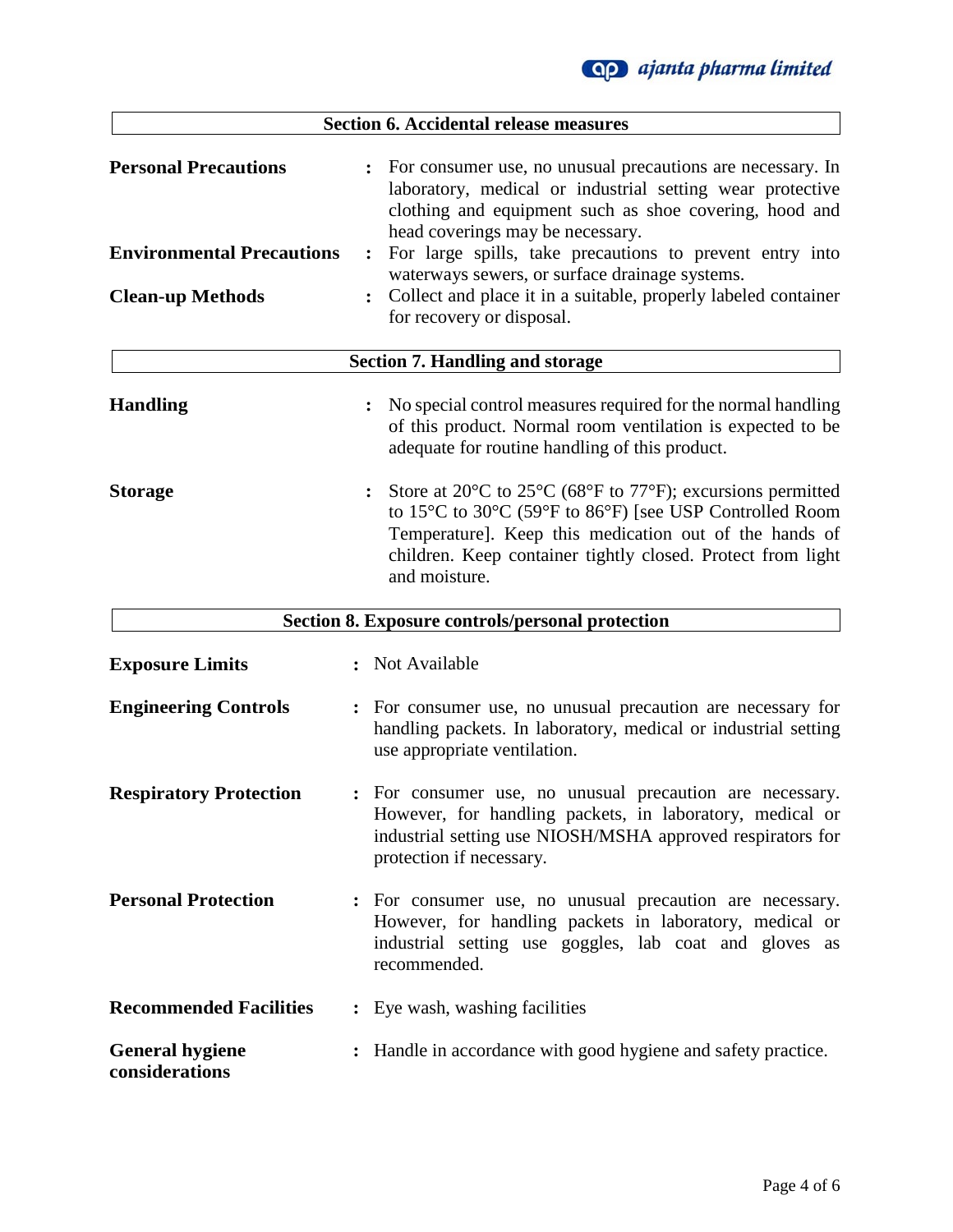|                                            | <b>Section 9. Physical and chemical properties</b>                                                                                                                                                                                                                                                                                                                                                                          |
|--------------------------------------------|-----------------------------------------------------------------------------------------------------------------------------------------------------------------------------------------------------------------------------------------------------------------------------------------------------------------------------------------------------------------------------------------------------------------------------|
| <b>Appearance</b>                          | <b>Omeprazole and Sodium Bicarbonate for Oral Suspension</b><br>$\ddot{\cdot}$<br>20 mg/1,680 mg: Each packet contains white to off-white<br>flavoured powder of 20 mg omeprazole USP, 1680 mg<br>sodium bicarbonate USP and other excipient and supplied as<br>30 packets carton (NDC 27241-029-31).                                                                                                                       |
|                                            | <b>Omeprazole and Sodium Bicarbonate for Oral Suspension</b><br>40 mg/1,680 mg: Each packet contains white to off-white,<br>flavoured powder of 40 mg omeprazole USP, 1680 mg<br>sodium bicarbonate USP and other excipient and are supplied<br>as 30 packets cai1on (NDC 27241-030-31).                                                                                                                                    |
| <b>Other Information</b>                   | <b>Omeprazole</b> is a white to off-white crystalline powder which<br>melts with decomposition at about 155°C. It is a weak base,<br>freely soluble in ethanol and methanol, and slightly soluble in<br>acetone and isopropanol and very slightly soluble in water.<br>The stability of omeprazole is a function of pH; it is rapidly<br>degraded in acid media, but has acceptable stability under<br>alkaline conditions. |
|                                            | <b>Section 10. Stability and reactivity</b>                                                                                                                                                                                                                                                                                                                                                                                 |
| <b>Stability</b><br><b>Incompatibility</b> | Stable<br>Omeprazole and sodium bicarbonate for oral suspension is not<br>compatible with strong bases, strong acids, and powerful                                                                                                                                                                                                                                                                                          |
| <b>Hazardous Decomposition</b>             | oxidizers.<br>Thermal decomposition of this product can generate<br>$\ddot{\cdot}$<br>particulates, irritating fumes, and toxic gases (e.g., Carbon<br>monoxide and Carbon dioxide).                                                                                                                                                                                                                                        |
| <b>Conditions to Avoid</b>                 | Avoid contact with incompatible chemicals.                                                                                                                                                                                                                                                                                                                                                                                  |
|                                            | <b>Section 11. Toxicological information</b>                                                                                                                                                                                                                                                                                                                                                                                |
| <b>Acute toxicity</b>                      | Single oral doses of Omeprazole at 1350, 1339, and 1200<br>mg/kg were lethal to mice, rats, and dogs respectively                                                                                                                                                                                                                                                                                                           |

**Carcinogenesis :** None of the components of this product are suspected to be a carcinogen.

- **Mutagenesis :** When processed and used as directed, this product is not expected to produce mutagenic effects in humans.
- **Impairment of Fertility :** When used as directed, this product is not expected to cause reproductive toxicity in humans.